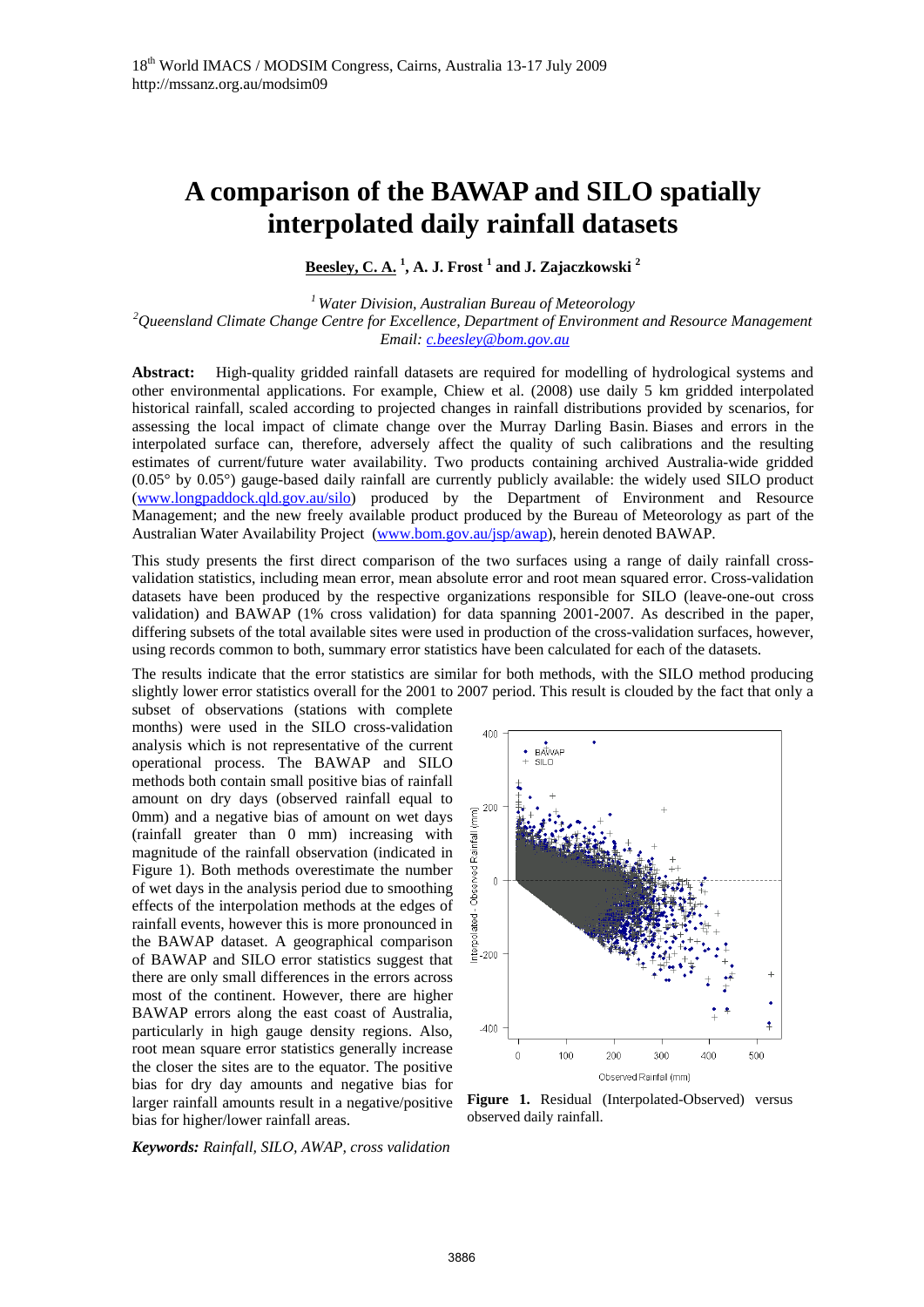## **1. INTRODUCTION**

Rainfall is highly variable over area and time and, therefore, is difficult to reliably interpolate from surrounding station observations (Jeffrey et al., 2001; Hutchinson, 1998a,b). Some factors that contribute to the complexity of daily rainfall analyses include various sources of observation error, irregular geographical distribution of rainfall observations, under-representation of high elevation areas which often tend to have higher rainfall and the influence of topography.

Two archived Australia-wide gridded gauge-based interpolated daily rainfall products are currently publicly available: the SILO and BAWAP datasets. Both products provide surfaces of spatially-interpolated observed daily rainfall at a spatial resolution of  $0.05^{\circ}$  x  $0.05^{\circ}$  and attempt in different ways to incorporate information about the influence of topography on rainfall in order to more reliably interpolate daily rainfall.

The SILO method (documented in Jeffrey et al. (2001)) is produced by the Queensland Climate Change Centre of Excellence (QCCCE) within the Queensland Department of Environment and Resource Management (formerly within the Environmental Protection Agency) and is available commercially as patched point records (with missing data at rain-gauge locations being 'patched' through interpolation) and as a synthetic dataset generated over a set of evenly spaced grid locations, referred to as the 'drilled data'. This product has been used extensively in many Australian hydrological studies (e.g. Chiew et al., 2008). As discussed in Jeffrey et al. (2001) and Jeffrey (2006), the current SILO operational product is based on a three step process: a) a thin plate smoothing spline (Hutchinson, 1993, 1998a,b) is used for interpolation of monthly rainfall climatology normalisation parameters; b) ordinary kriging (a geostatistical technique – see Cressie (1993)) is then applied to the normalised monthly rainfall; and c) the monthly values are disaggregated to daily values using the relative temporal distribution generated by ordinary kriging of the observed daily values within each month.

The BAWAP method was developed by the Bureau of Meteorology (BoM) National Climate Centre (NCC) for the Australian Water Availability Project (http://www.csiro.au/awap/). This product also provides patched and interpolated datasets from 1900 onwards (Jones et al., 2007). This method is based on the method used to derive operational daily rainfall grids produced by the NCC from real-time data records (http://www.bom.gov.au/climate/austmaps), and hence has been used extensively to produce the daily operational maps output by the BoM. The BAWAP method uses a two-step process: a) a thin plate smoothed spline is used for interpolation of monthly rainfall climatology; and b) interpolation of anomalies of daily rainfall (expressed as a percentage of the climatological rainfall) using Barnes' successive correction method (Mills et al., 1997; Jones and Weymouth, 1997).

Previous error analyses for the methods described by Jeffrey et al. (2001) and Jones et al. (2007) are incomparable as they were undertaken for differing underlying observed data. For example, the errors were derived for different analysis periods, a different method was used to calculate the summary statistics, some of the rainfall station coordinates had been updated since the SILO study and more general quality of BoM data has been undertaken between those studies. Revised error statistics have since been published based on the analysis period 2001-2007 (Jones et al., 2009; Zajaczkowski, 2008). The present study details an independent comparison of the two datasets using common cross-validation statistics.

## **2. METHOD**

### **2.1. Cross Validation**

Cross validation is a method that is commonly used to assess the error associated with interpolated climate data (or more generally where estimation techniques are being used for prediction). One or more observations at a time are omitted from the analysis and a value is interpolated at the location of the omitted station. The difference between the interpolated value and the actual observed value at that location is used to assess the accuracy of the interpolation. Typically, this is repeated for each observation in turn. Cross-validation analysis relies on the calculation of several metrics to measure the performance of the interpolated field compared with the observed site values. These metrics are defined here as they are used within both past analyses, and calculations in this study. The three typical measures are the mean error (ME - also referred to as bias), mean absolute error (MAE) and root mean square error (RMSE). These metrics are calculated according to the following equations:

$$
ME = \frac{1}{n} \sum_{i=1}^{n} (E_i - O_i)
$$
 (1)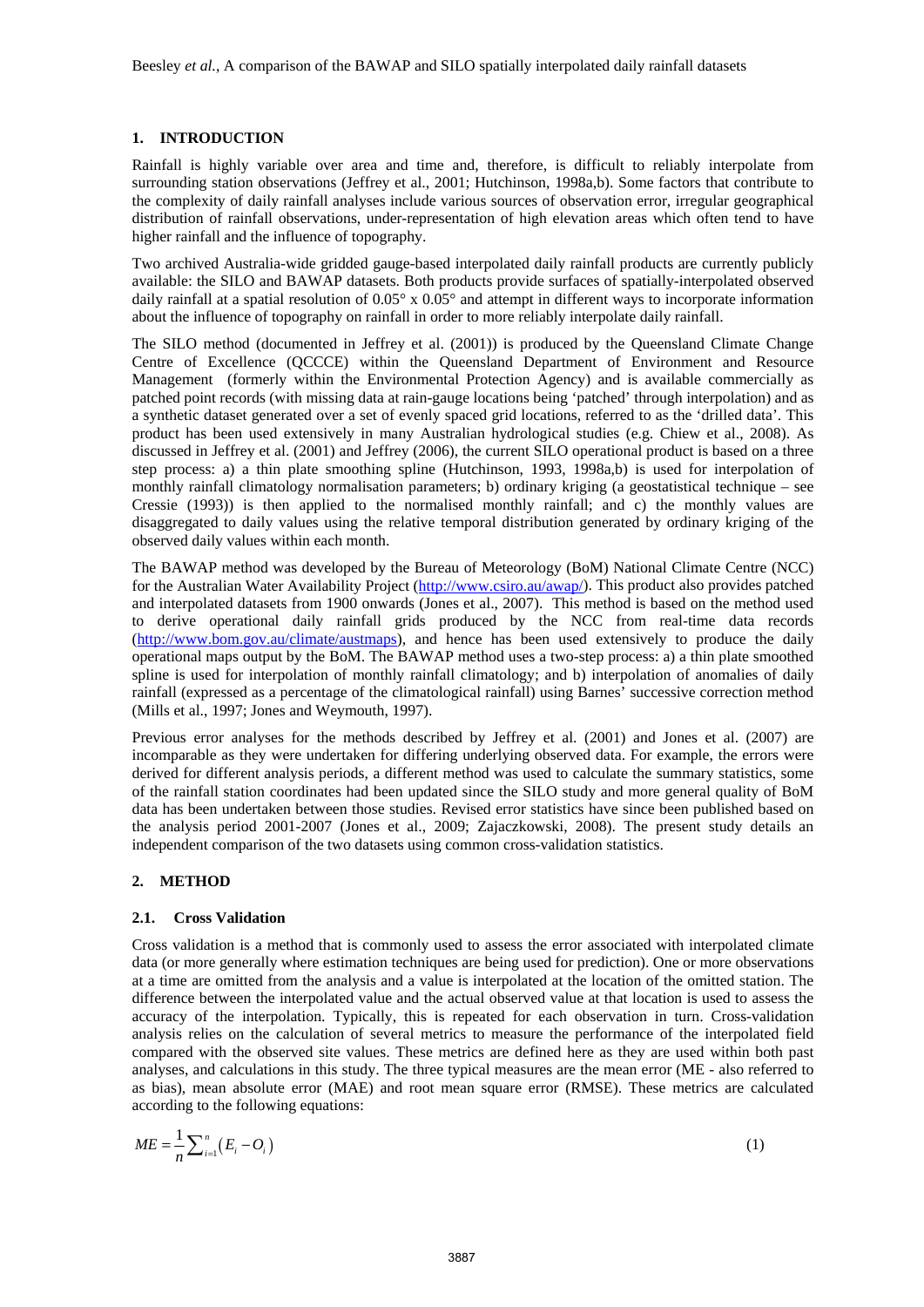$$
MAE = \frac{1}{n} \sum_{i=1}^{n} |(E_i - O_i)| \tag{2}
$$

$$
RMSE = \sqrt{\frac{1}{n} \sum_{i=1}^{n} (E_i - O_i)^2}
$$
 (3)

where  $E_i$  is the interpolated (estimated) value at a station on a particular day,  $O_i$  is the observed value at the same station on the same day and *n* is the total number of station-days included in the analysis.

#### **2.2. Data**

Given the incompatibility of previous studies (and underlying cross-validation datasets), QCCCE and BoM NCC were approached to provide revised data. The following data were supplied for this analysis:

- 'leave-one-out' cross validation for a method following the SILO operational method (daily disaggregation of interpolated monthly rainfall) for each day for the period 2001 to 2007;
- 'leave-one-out' cross validation for direct ordinary kriging of daily rainfall data (SILO operational method for days in the most recent month) for each day for the period 2001 to 2007; and
- daily cross validation for the BAWAP method leaving 1% of stations out at a time (100-fold cross validation) for the period 2001 to 2007.

The slight difference in terms of cross-validation techniques (100-fold BAWAP cross validation versus leave-one-out SILO cross validation) is not expected to affect model results significantly, as sites were selected randomly within the 100-fold cross validation.

Importantly, the SILO dataset provided for the monthly disaggregation method varies from the method applied operationally in two ways: a) the pre-processing quality control procedure currently undertaken as part of the operational method (removal of outliers according to various rules) was not applied prior to final interpolation; and b) only stations with a complete set of daily values for any given month (i.e. no missing/accumulated rainfall days for a given month) and which satisfy other gross error quality criteria were used in the analyses. The latter means that the SILO monthly disaggregation cross-validation dataset supplied typically contains only approximately 4000 sites on any one day. This contrasts with the SILO operational methodology (and within the BAWAP supplied method) where there are typically 6000 sites included on any given day.

Due to these reasons, the cross-validation statistics will not entirely reflect the current operational method used within SILO and the results must thus be interpreted in light of this. This difference from the method undertaken operationally was introduced as cross validation data was not able to be output using the existing operational methodology. The methodology was recoded from scratch for the purposes of this study. However, it was found that incorporation of the complex coding required to undertake monthly disaggregation for months containing missing/accumulated data was not possible within the time constraints of this project. This inadequacy may be addressed in a future study. A second comparison (reported in Beesley et al. (2009) but not reported here due to space limitations) was undertaken using the SILO direct ordinary kriging data (which includes all available sites) and the BAWAP methodology, thus providing a reasonable basis for comparison for the operational methodologies (as direct ordinary kriging is used as a component of the current SILO operational method). That comparison showed that the SILO method produces slightly greater error statistics in that case. It is also noted that not all of the available sites were used in the BAWAP interpolation (those sites which have been opened recently).

## **2.3. Error Analysis**

With the supplied data, a cross-validation comparison of methods for the period spanning 2001 to 2007 has been undertaken. All analyses were undertaken using the freeware statistical software package R (R Development Core Team, 2008). Only records existing in both the BAWAP and SILO datasets were included in the error calculations to make the results as comparable as possible. However, additional stations may have been used in the generation of either the BAWAP or SILO surfaces that were not used in the other and, therefore, any areas with additional good quality data points might be expected to have a better overall accuracy.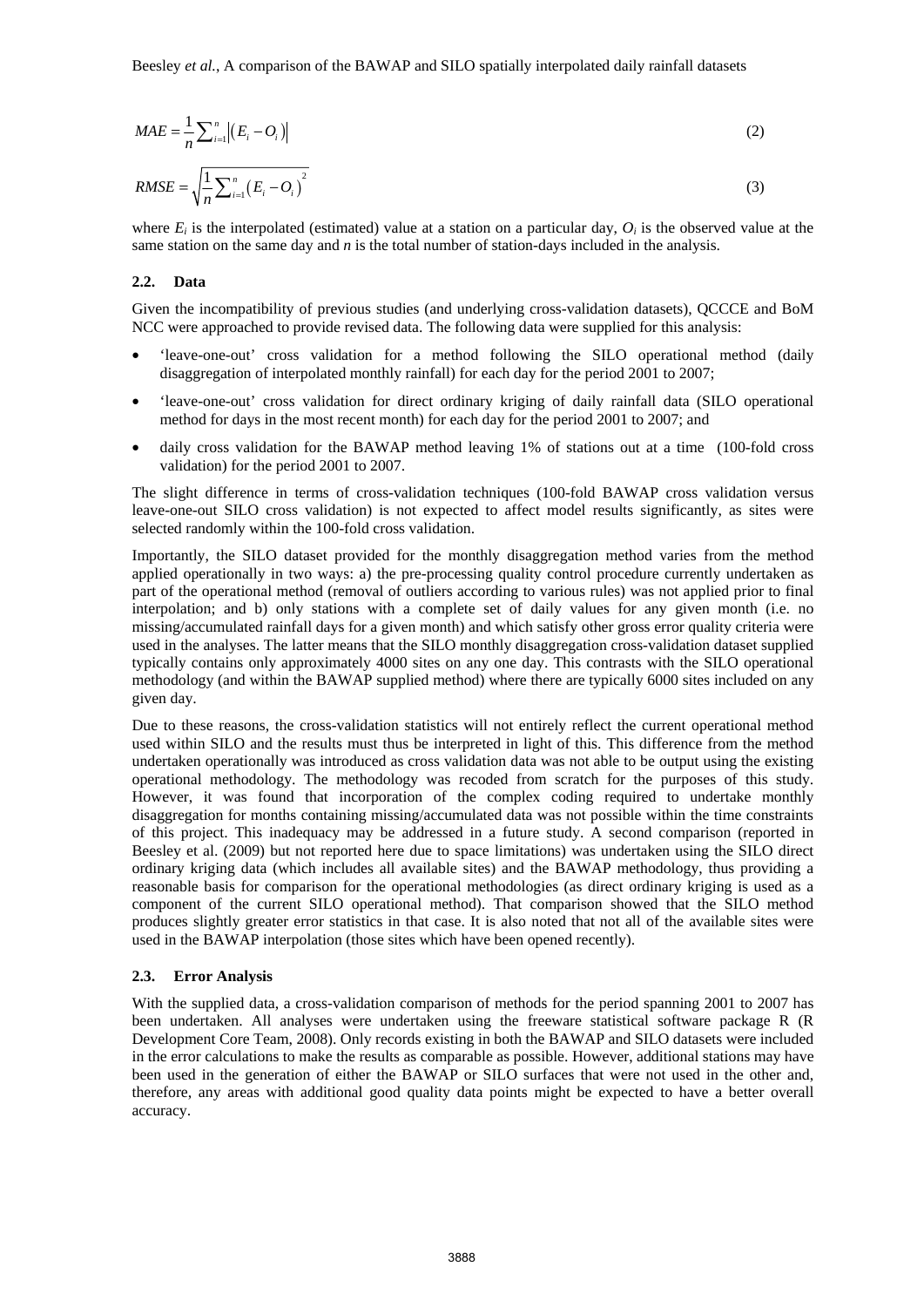## **3. RESULTS**

Summary error statistics for the BAWAP and SILO cross-validation datasets provided for the analysis period 2001 to 2007 are presented in Table 1. The most recently published error statistics for both the BAWAP and SILO methods (based on the same data) are also provided in the table. It is noted that these previously published statistics use differing methods of calculation of validation statistics. Error statistics for the direct kriging of daily rainfall are provided in Table 1. However, unless otherwise specified, subsequent figures and tables refer to the SILO monthly disaggregation method (as this is the method closest to that used operationally for historical data).

The figures in Table 1 suggest that the overall errors associated with the cross-validation datasets are very similar. For the statistics calculated in this study, both the SILO datasets appear to have a slightly higher overall accuracy when compared with the BAWAP error statistics. The SILO direct daily rainfall interpolation (using approximately 4000 sites) and the monthly disaggregation methods (similar to that used operationally but only using 2/3 of sites) have very similar accuracies.

**Table 1.** Summary error statistics for the BAWAP and SILO cross-validation daily rainfall datasets for the 2001 to 2007 analysis period.

| Dataset                                 | Method                                                                           | Number of<br>observations | $ME$ (mm) | $MAE$ (mm) | $RMSE$ (mm) |
|-----------------------------------------|----------------------------------------------------------------------------------|---------------------------|-----------|------------|-------------|
| All Stations<br>- All days              | <b>BAWAP</b>                                                                     |                           | 0.01      | 0.85       | 3.43        |
|                                         | S ILO – monthly disagreement                                                     | 12049752                  | $-0.02$   | 0.71       | 3.06        |
|                                         | $S ILO$ – direct daily kriging                                                   |                           | 0.004     | 0.70       | 3.02        |
|                                         | BAWAP (statistics from Jones et al., 2009)                                       | NA                        | 0.0       | 0.9        | 3.1         |
|                                         | SILO - monthly disaggregation<br><i>(statistics)</i><br>from Zajaczkowski, 2008) | <b>NA</b>                 |           | 0.71       | 2.6         |
| All Stations                            | <b>BAWAP</b>                                                                     |                           | $-0.61$   | 3.16       | 6.98        |
| - Wet days<br>(observed)<br>rain > 0mm) | $S ILO$ – monthly disaggregation                                                 | 2705631                   | $-0.54$   | 2.70       | 6.18        |
|                                         | $SILO$ – direct daily kriging                                                    |                           | $-0.46$   | 2.64       | 6.07        |

The ME results in Table 1 indicate underestimation of rainfall for wet days (days with greater than 0mm observed rainfall) for both the SILO and BAWAP methods. This is generally a feature of weighted average interpolation techniques, as the interpolated value can never be greater than the surrounding observed values. When all observations are included, the bias is reduced and reversed. It is suggested that this over/under-dispersion at low/high rainfall values is due to the fact that neither method accounts for the zero bounded nature of rainfall, nor the increasing variability of rainfall with increasing intensity – see Beesley et al (2009) for further discussion.

To investigate the apparent wet day amounts bias in the interpolated fields, the observed versus BAWAP and SILO interpolated rainfall estimates for all data are plotted in Figure 1. Due to the weighted average interpolation methods, it is generally not expected that the interpolated rainfall will significantly exceed the observed rainfall, unless there is an observational error at the target station, an error in the station coordinates or the surrounding stations experience higher rainfalls. It is observed that for both methods the absolute errors tend to increase with increasing observed rainfall amount.



**Figure 2.** Quantile-quantile plot of the observed versus interpolated daily rainfall.

**Table 2.** Frequency of interpolated values as a ratio of the frequency of observed values.

| Rainfall<br>amount (mm) |      | $0 - 2$ | $2 - 10$ | 10-100 | >100 |
|-------------------------|------|---------|----------|--------|------|
| <b>SILO</b>             | 0.90 | 1.7     | 1.12     | 1.00   | 0.76 |
| <b>BAWAP</b>            | 0.80 | 2.4     | 1.25     | 1.00   | 0.60 |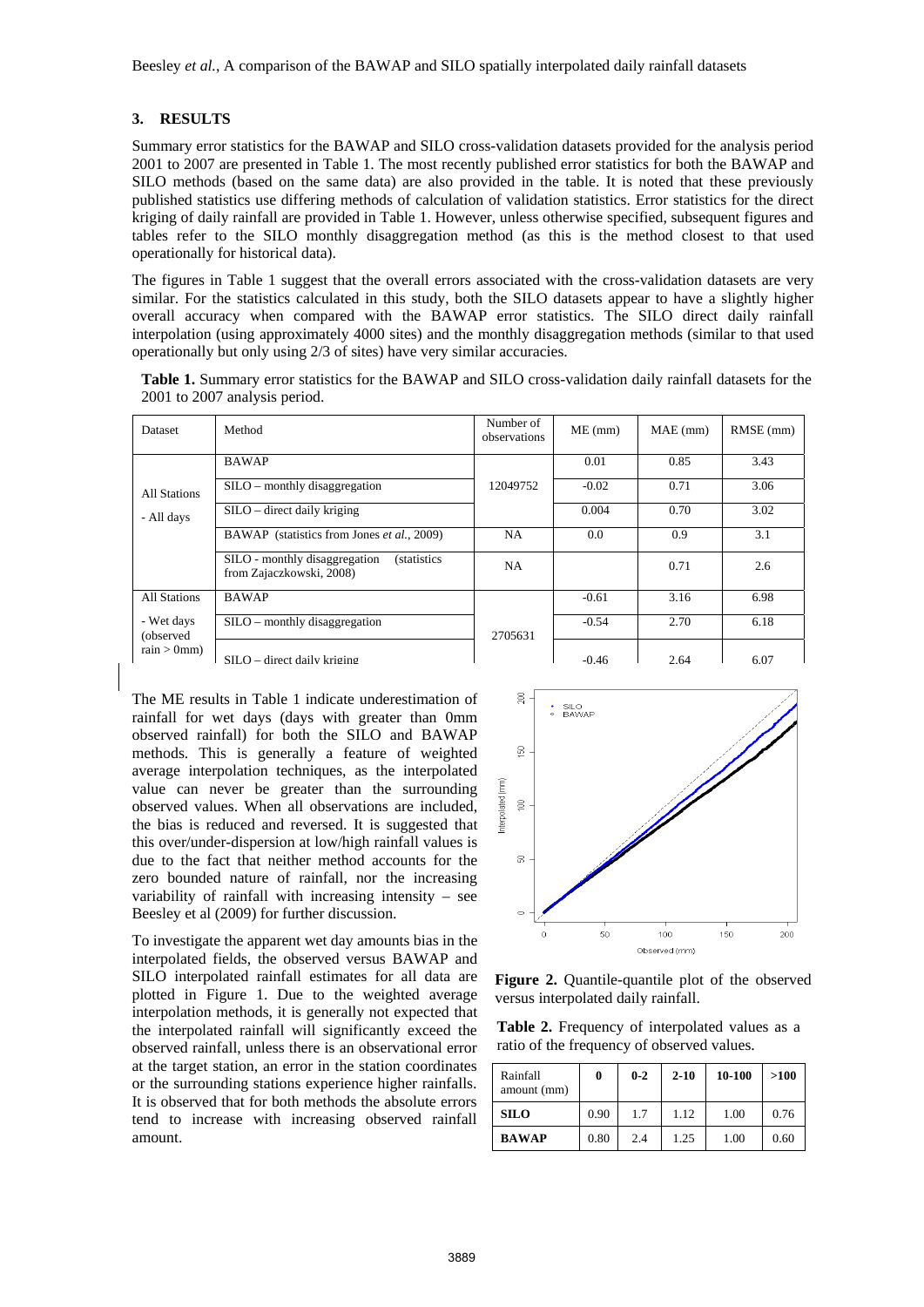Figure 2 displays the differences between the BAWAP and SILO rainfall distributions (in the form of a quantile-quantile plot) and the observed rainfall distribution based on the pooled recorded rainfall values over all sites Australia-wide. Quantile-quantile plots show the overall distribution rather than the observed versus interpolated rainfall at a station for a particular date. This plot suggests there is a tendency for both methods to underestimate the higher observed rainfalls and that this is more pronounced in the BAWAP interpolations. Table 2 presents the frequency of rainfall values for each method compared to the frequency of observed values. Both methodologies underestimate the number of observed zero values, whilst tending to overestimate the values up to 2 mm, caused by the smoothing effect of the weighted average interpolation techniques here. This effect is also highlighted in Figure 3, which shows an increase in the number of wet days across Australia for both interpolation methods, particularly along the southern coast. These results are

important in terms of the interpretation of any analysis on wet and dry days (eg. trends in dry/wet spell length) based on this data. It is noted that such studies usually apply a threshold of approximately 1mm to define wet days, so as to reduce the impact of inconsistently recorded trace amounts. It is also noted that the impact of the underestimation of the number of dry days on rainfall and rainfallrunoff modeling studies is somewhat offset by the overestimation of the number of small rainfall values observed (0  $mm - 2 mm$ , as these values typically do not contribute significantly to annual rainfall or runoff totals.

In order to investigate trends in spatial performance of each method of the continent, a geographic representation of the error statistics is presented. Figure 4 shows the ME and RMSE statistics for the two methods at each site Australiawide for wet days only, and Figure 5 shows the differences between the RMSE for the two methods. Due to lack of records at some locations during the analysis period, these figures display only stations with a minimum of 100 observations.

When only wet days are considered, the bias of both interpolation methods towards underestimating rainfall is apparent, particularly in the higher rainfall regions around the eastern and northern coasts of Australia. The bias appears to increase and fluctuate between positive and negative in mountainous areas, such as the



**Figure 3.** Ratio of the number of wet days (rain > 0mm) interpolated versus observed for stations with more than 300 records.



**Figure 4.** Geographical representation of ME and RMSE error statistics for observed wet days only (i.e. where the observed rainfall is greater than 0 mm) for individual stations (with a minimum of 100 records).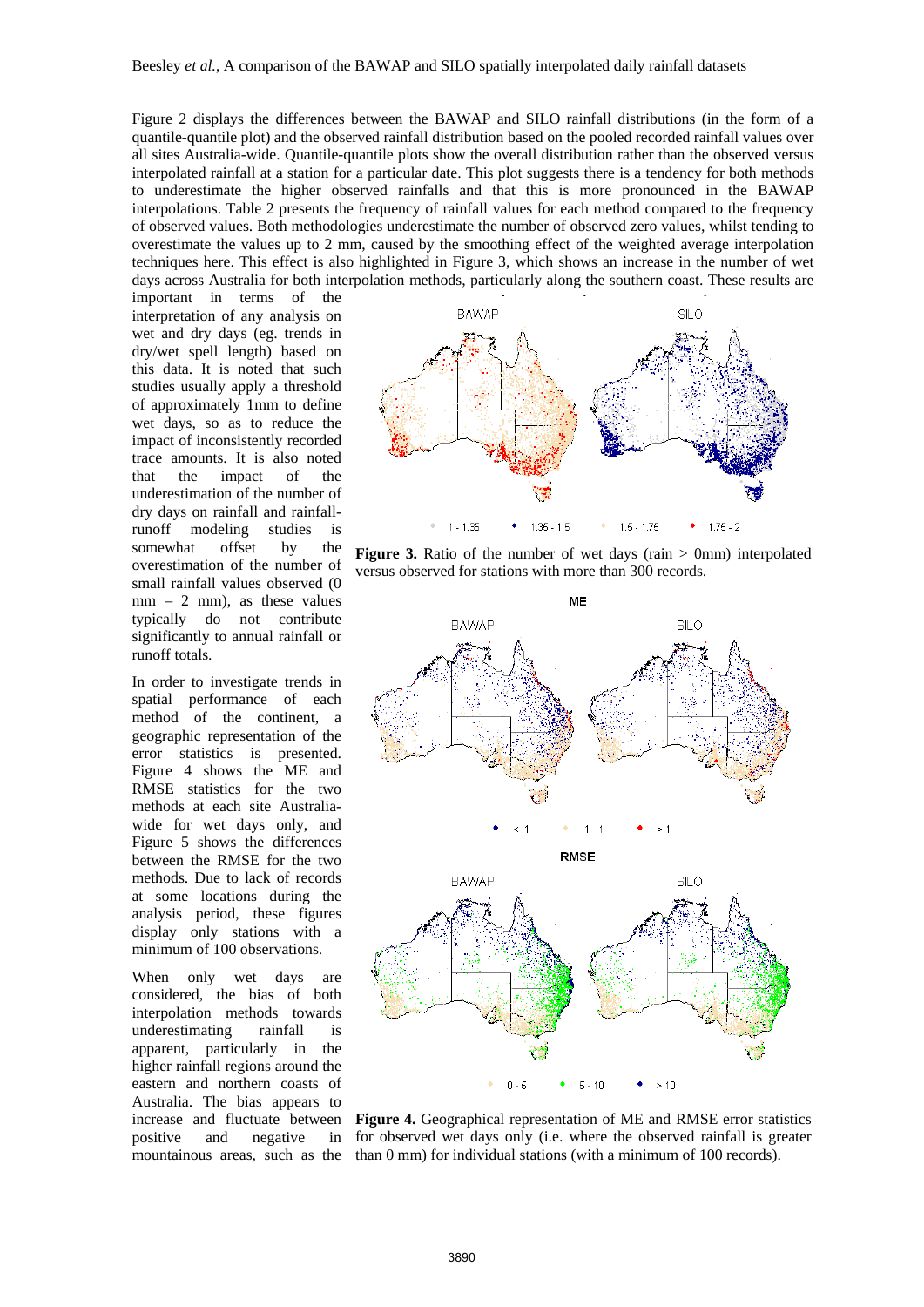therefore, be expected to have less error and an **Figure 5.** Differences between the BAWAP and SILO north Queensland coast near Cairns, along the Great Dividing Range in southeast Australia and in southwest Tasmania, which may be indicative of the complex influence of topography on rainfall events. In southern Australia, there is an increased tendency to overestimate the rainfall. This may be the due to the dominant occurrence of more widespread rainfall patterns associated with rain bands in this area compared with the smaller scale, high rainfall convective storms that occur more frequently in the north of Australia during the summer months. These relatively low rainfall larger area events may exhibit lower variability and may,

increased frequency of overestimation as the rainfall is station RMSE for observed wet days (for stations with spread over a larger area.



a minimum of 100 records).

The RMSE maps (Figure 4) display similar patterns for both the SILO and BAWAP station errors. Errors are lowest in southern Australia, with an increasing gradient towards the north, east and west coasts. The largest errors occur in the northern region of Australia. When only wet days are considered, the pattern is similar but the error statistics increase in magnitude.

In the RMSE difference plots shown in Figure 5, there are small differences in the errors across most of Australia when all records are included in the analysis. Stations with lower BAWAP errors appear to be relatively evenly distributed with lower SILO error stations. However, there are higher BAWAP errors along the east coast, particularly in high observation density areas. A possible reason for this may be that in high rainfall areas, the variable range parameter used in the SILO method allows higher resolution of smaller scale rainfall features in high gauge density areas and also that this reduces the impact of edge effects associated with having no data out to sea. Higher quality rainfall records associated with city areas could also improve the accuracy of the SILO results due to the absence of an observational error term (nugget) in the SILO method. Similar patterns, but with increased magnitude of errors, are apparent when only observed wet days are considered. The SILO dataset has lower error for several stations in the data-sparse tropical areas, which may indicate that the station density-dependent range or length scale associated with the SILO method may improve the prediction in those locations. These biases (and errors in general) are discussed in greater detail and further investigated through an annual rainfall analysis, showing significant underestimation by both methods for the (runoff producing) higher altitude coastal fringes of Australia in Beesley et al.(2009).

## **4. DISCUSSION AND CONCLUSIONS**

Error analyses have been undertaken previously for the SILO and BAWAP daily rainfall interpolation methods. However, the ability to compare the results of these analyses is hindered by the use of different datasets and calculation methods. In an effort to achieve a more direct comparison, the providers of these interpolation methods were approached to provide updated cross-validation statistics for comparison purposes.

Based on the analyses of the available datasets, the results indicate that the SILO method has produced slightly better error statistics overall for the 2001 to 2007 comparison data. However, the results are somewhat clouded by the use of a subset of the data available for each method in the analysis. In particular, for the data provided for the method closest to that used operationally in SILO, only 2/3 of data were used. Both the BAWAP and SILO methods have been shown to contain biases for differing levels of rainfall (generally small positive bias of amounts on dry days and negative bias on wet days).

Using the sites common to both analyses for the data provided, there are higher BAWAP errors particularly along the east coast of Australia in high gauge density regions. The following reasons are suggested for this performance:

- The SILO method does not contain a measurement error term (nugget) and, therefore, may have a higher accuracy when good quality high density data is used (i.e. in cities);
- The range or length scale factor used in the SILO method varies with observation density and may, therefore, capture the smaller scale rainfall variability better in high density, high rainfall areas;
- Given the distance weighted nature of the BAWAP estimate, if anywhere within the given weighting radius there is a positive rainfall observed, there will be a positive rainfall interpolated at the target site. This is not the case for kriging methods which can allow for a greater degree in sparsity of rainfall; and